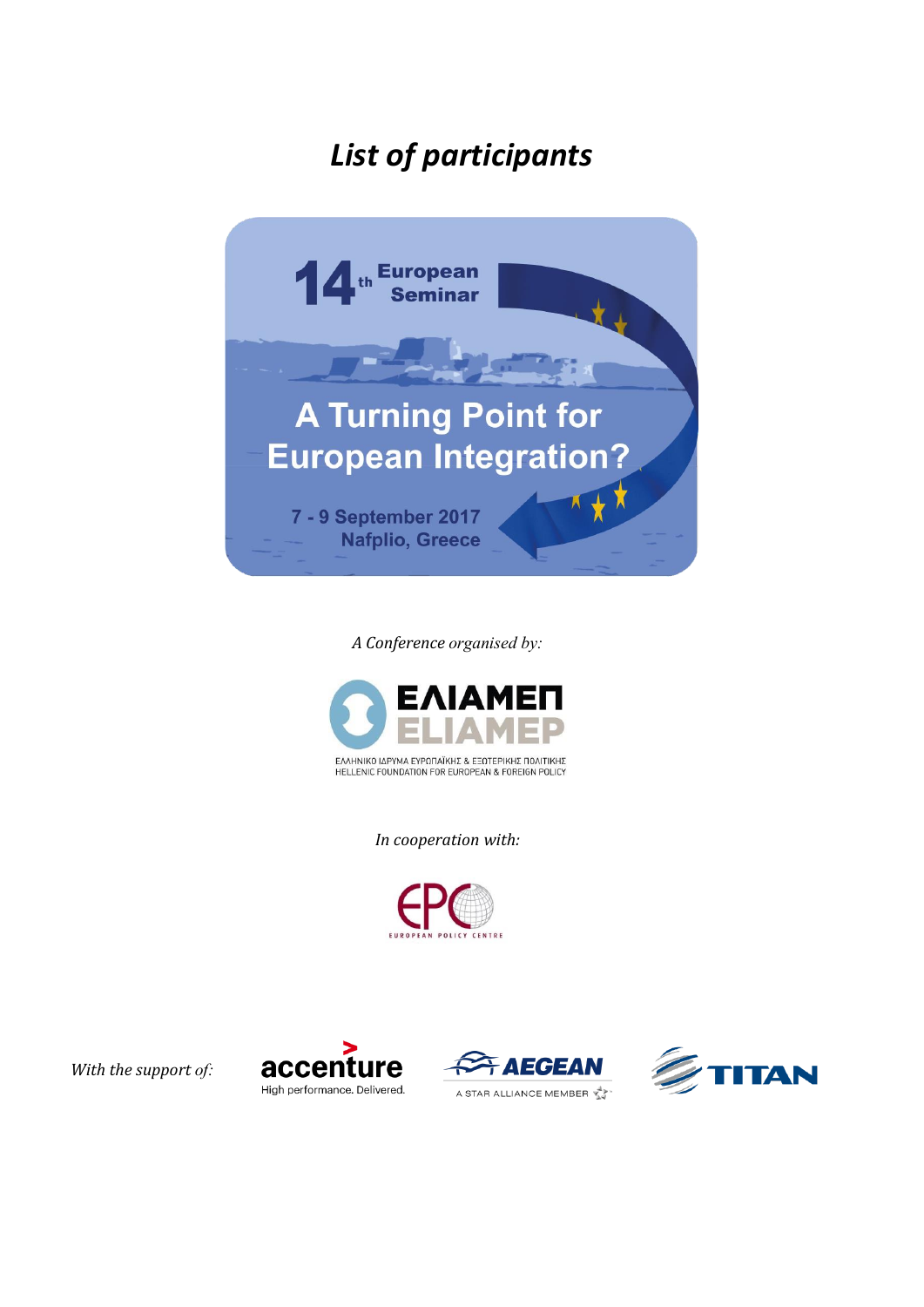**BARBER Anthony**, Europe Editor, *Financial Times*, London

**BASTIAN Jens**, Research Associate, ELIAMEP; Independent Economic Consultant & Financial Sector Advisor, Athens

**BELKE Ansgar,** Ad personam Jean Monnet Professor for Macroeconomics, University of Duisburg-Essen; Associate Senior Research Fellow, Center for European Policy Studies (CEPS), Brussels

**BERTONCINI Yves,** Director, Jacques Delors Institute; President of the Mouvement Européen –France, Paris

**BULDIOSKI Goran,** Director, Open Society Foundations, Budapest

**CAMPA José Manuel,** Professor of Financial Management and Economics, IESE Business School, University of Navarra; former Secretary of State for the Economy, Ministry of Economy and Finance of Spain

**CRUM Ben**, Professor, Department of Political Science (FSW),Vrije Universiteit Amsterdam

**DEHOUSSE Renaud**, President of the European University Institute, Florence

**DIAMANDOUROS Nikiforos**, Member of the Academy of Athens; former European Ombudsman; member of the Honorary Board of ELIAMEP, Athens

**DIAMOND Patrick,** Lecturer in Public Policy, Queen Mary, University of London; Co-Chair, Policy Network, London

**DIMITRIADI Angeliki,** Research Fellow, ELIAMEP, Athens

**EMMANOUILIDIS Janis**, Director of Studies, European Policy Centre (EPC), Brussels

**ERINAKIS Nikos,** Scientific Director, ENA think-tank, Athens

**FÄGERSTEN Björn,** Director of Europe Programme, Senior Research Fellow, Swedish Institute of International Affairs (UI), Stockholm

**GARDNER Anthony**, former Ambassador of the United States to the European Union

**GILLESPIE Paul,** Columnist; former Foreign Policy Editor, *The Irish Times,* Dublin

**GIUDICE Gabriele,** Head of Unit, European Commission, Brussels

**GREVI Giovanni**, Senior Fellow, European Policy Centre (EPC), Brussels

**GROPAS Ruby**, Leader, Social Affairs Team, European Political Strategy Centre, European Commission, Brussels

**KOUTSIARAS Nikos,** Assistant Professor of Political Economy, National and Kapodistrian University of Athens; Senior Research Fellow, ELIAMEP, Athens

**KUCHARCZYK Jacek,** President of the Executive Board of the Institute of Public Affairs (IPA), Warsaw

**KÜHNHARDT Ludger,** Director, Center for European Integration Studies (ZEI); Professor of Political Science at the Institute for Political Science and Sociology, University of Bonn

**LADI Stella**, Senior Lecturer in Public Management, Queen Mary, University of London

**LAÏDI Zaki**, Professor of International Relations, Sciences Po, Paris; former advisor to the Prime Minister of France

**LIDDLE Roger (Lord),** Chair, Policy Network, London

**MADURO POIARES Luís Miguel**, Professor of Law, European University Institute; former Minister for State and Regional Development and Minister Adjunct to the Prime Minister of Portugal

**MAYER Thomas,** Director, Flossbach von Storch Research Institute; Honorary Professor, University of Witten/Herdecke; former Chief Economist at Deutsche Bank

**MICHAILIDOU Domna,** Adjunct Lecturer, Centre of Development Studies, University of Cambridge; Consultant on Reforms to the President of New Democracy Party, Athens

**MISSIROLI Antonio**, Director, European Union Institute for Security Studies (EUISS), Brussels

**MORILLAS Pol,** Research fellow in European affairs, Barcelona Centre for International Affairs (CIDOB)

**PAGOULATOS George**, Professor of European Politics and Economy, Athens University of Economics & Business; Member of the Board of Directors, ELIAMEP, Athens

**PAPACONSTANTINOU George**, former Minister of Finance, Athens

**PISANI-FERRY Jean**, Professor, Hertie School of Governance; Professor, Sciences-Po, Paris; Former Commissioner-General for Policy Planning, reporting to the French Prime Minister, Paris